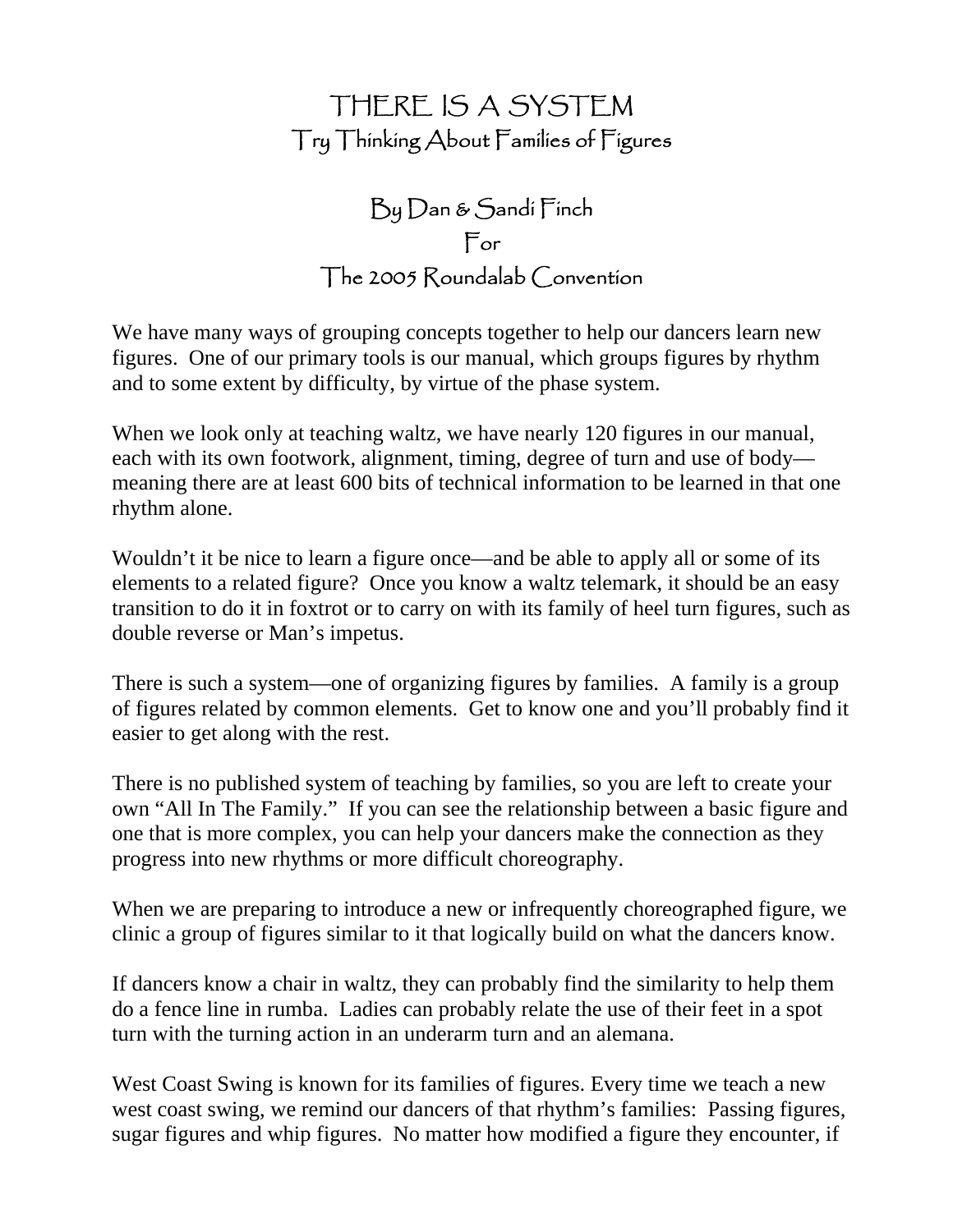the dancers can see the basic figure in the combination, they will absorb the new material easier.

If we were teaching a modified whip turn in west coast swing to our advanced group, we would first make sure the basic two-measure whip is an old friend. If our new figure is, say, "inside turn double whip with inside turn ending," our teaching progression would be:

 Basic whip Basic whip with inside turn ending Double whip Double whip with inside turn ending Inside turn double whip (finally) Inside turn double whip with inside turn ending

## Some Typical Families

The two most basic families are linear figures and turning figures, which would include the whole family tree. Some purists will point out that ALL figures are linear because feet generally move forward, backward or side, not around a corner. When we talk about "turning" figures, we mean a turn that is the result of multiple steps taken together as a unit.

Linear figures in a family context are those that have little or no turn, or only one partner has turn while the other does not. Turning figures are those that have rotation, generally over three steps and require CBM (contra body movement) to initiate turn.

Some typical figures and how they can be grouped by families are:

## A. Left turning figures

 Left turning waltz Open reverse turn Full reverse turn foxtrot (incorporating a feather finish) Reverse wave Reverse turn check & weave Quick open reverse Fallaway reverse

- B. Right turning figures Natural turn Open natural Hesitation change Natural telemark
- C. Heel turn figures (focus on "early rise") Telemark Double reverse Telespin Natural weave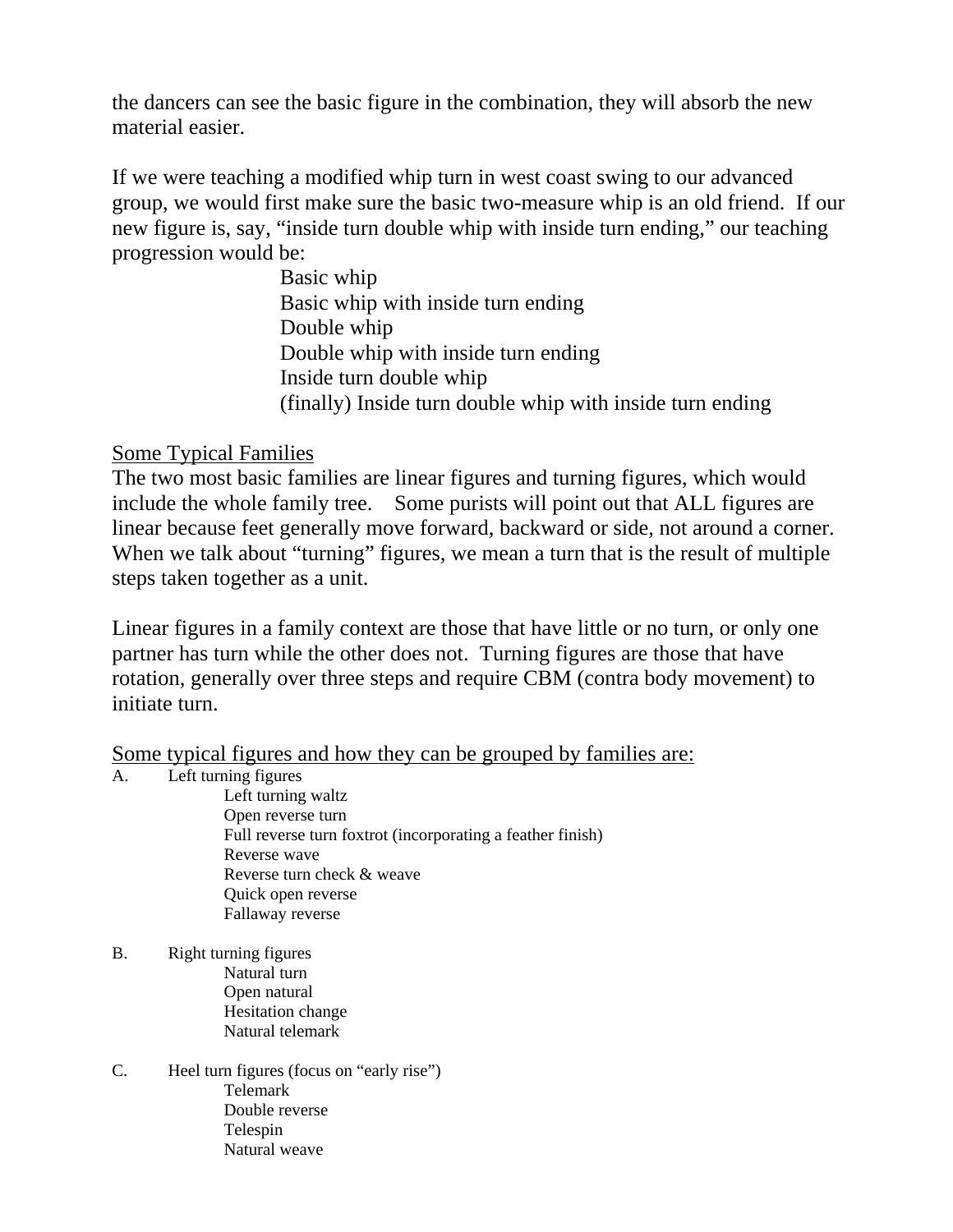Man's impetus

D. Rotational figures (spins & pivots): Spin turn Outside spin Natural pivot Tipple chasse & pivot Outside spin Slip pivot

### E. Feather family:

 Feather Feather finish Back feather Left feather Curved feather Weave ending in waltz Feather ending in a great many steps

### F. Linear figures:

 Waltz box Closed change Forward locks Thru chasse to banjo (turn for Lady only) Whisk (turn for Lady only) Feather (no turn, as measured by the feet) 3-step

### G. Picture figures:

 Hinge & throwaway Right lunge & promenade sway & oversway Contra check

Tango is its own family and doesn't relate well to the rest. Although some of its figures are the same as in other rhythms, as such basic figures as "walk 2" and "telemark," the execution of the steps is so totally different that they have to be taught separately. It does, of course, give you a head start if the dancer knows the starting and finishing standard alignments for a telemark, which will be the same through all the rhythms.

For tango clinic purposes, we create families within the rhythm. We might teach a group of advancing dancers the family of "promenades": Closed promenade, double closed promenade, basic promenade, then back open promenade. We might add to that a "promenade link," and show the difference from a "progressive link." The more they understand the similarities between members of a family, the better they will be able to distinguish the differences when the figures are cued.

When we get to a jive curly whip in our advancing class, we go back to the basic whip turn, walk them through a double whip, then a link whip and finally the curly